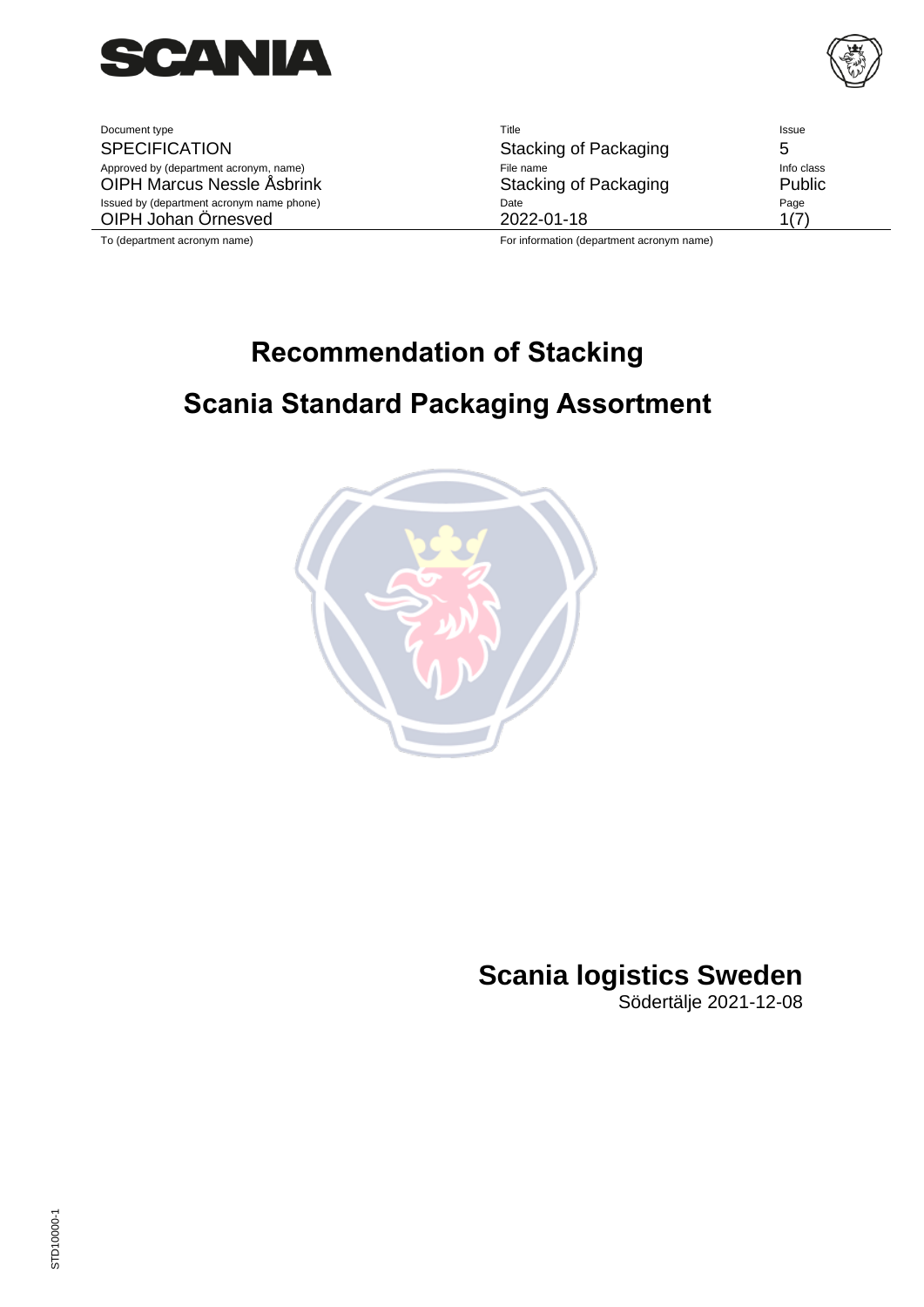



| Document type                             | Title                 | <b>Issue</b> |
|-------------------------------------------|-----------------------|--------------|
| <b>SPECIFICATION</b>                      | Stacking of Packaging |              |
| Approved by (department acronym, name)    | File name             | Info class   |
| <b>OIPH Marcus Nessle Asbrink</b>         | Stacking of Packaging | Public       |
| Issued by (department acronym name phone) | Date                  | Page         |
| OIPH Johan Örnesved                       | 2022-01-18            | 2(7)         |

## Contents

|     | 3 |
|-----|---|
| 1.1 |   |
|     |   |
|     |   |
|     |   |
|     |   |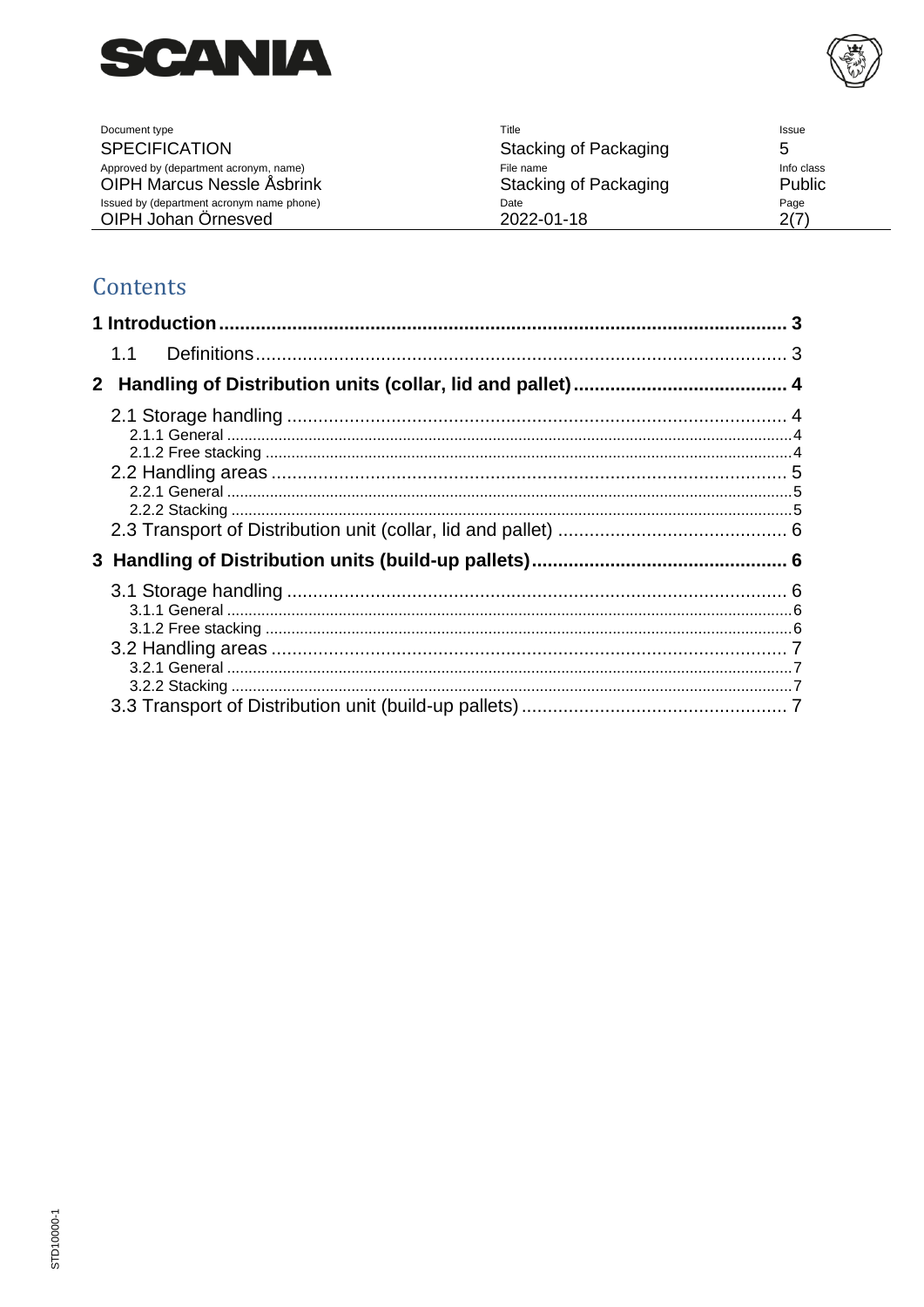



| Document type                             | Title                 | Issue      |
|-------------------------------------------|-----------------------|------------|
| <b>SPECIFICATION</b>                      | Stacking of Packaging | 5          |
| Approved by (department acronym, name)    | File name             | Info class |
| <b>OIPH Marcus Nessle Asbrink</b>         | Stacking of Packaging | Public     |
| Issued by (department acronym name phone) | Date                  | Page       |
| OIPH Johan Örnesved                       | 2022-01-18            | 3(7)       |

## <span id="page-2-0"></span>**1 Introduction**

This document is a recommendation for Standard Scania Packaging material (Going through the open loop, via breakdown and pool). To be used when doing local risk assessments

Local risk assessment should always be the decisive factor when deciding on local rules. This document is however Scania's recommendation on global packaging handling/storage rules.

For detailed information per MH-number including ownership, how it should be packed, please see Scania Supplier Portal->Applications-> Pack-IT.

### <span id="page-2-1"></span>**1.1 Definitions**

**Free-stacking**: Placement of pallets on a free plane surface without use of racks or other external protection.

**Unprotected stack**: A stack that is placed next to a free surface without any support.

**Protected stack**: Stack that is surrounded by other stacks or placed next to a wall or protective barrier.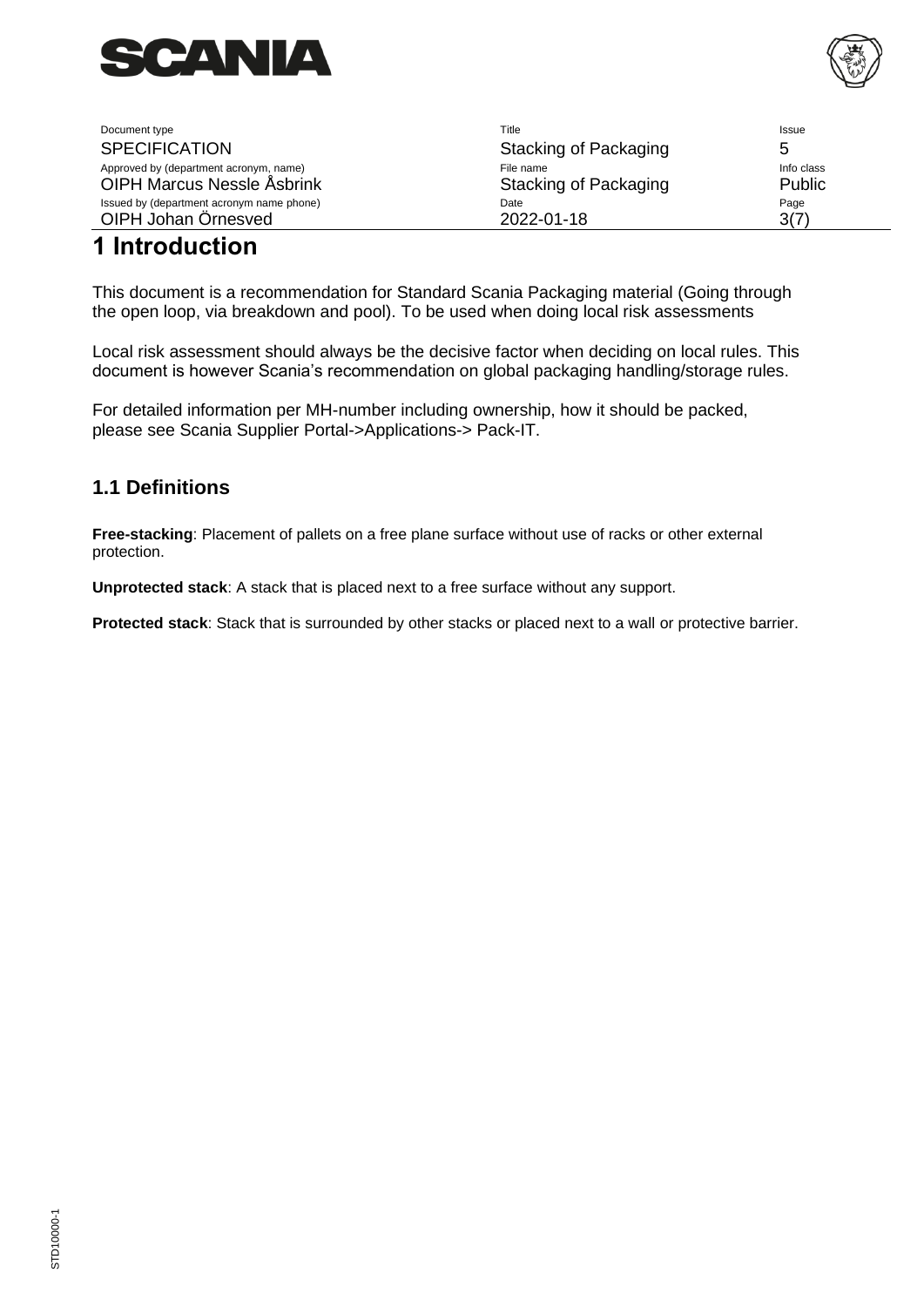

Document type **SPECIFICATION** Approved by (department acronym, name) OIPH Marcus Nessle Åsbrink Issued by (department acronym name phone) OIPH Johan Örnesved

| Stacking of Packaging | 5          |
|-----------------------|------------|
| File name             | Info class |
| Stacking of Packaging | Public     |
| Date<br>2022-01-18    | Page       |

## <span id="page-3-0"></span>**2 Handling of Distribution units (collar, lid and pallet)**

For example:



### <span id="page-3-1"></span>**2.1 Storage handling**

#### <span id="page-3-2"></span>*2.1.1 General*

In storage areas Scania recommend *not* allow people to walk, stand or stay. Reason is high stacks due to optimized surface.

#### <span id="page-3-3"></span>*2.1.2 Free stacking*

*Recommended maximum heights:*

| Type:  | MH-number: | Description     | Number of<br>units high: | Total weight<br>(kg) |
|--------|------------|-----------------|--------------------------|----------------------|
|        | MH-1871    | <b>H-COLLAR</b> | 5                        | 2220                 |
|        | MH-1872    | E-COLLAR        | $\overline{4}$           | 2640                 |
|        | MH-1873    | S-COLLAR        | 4                        | 2664                 |
| COLLAR | MH-3181    | X-COLLAR        | 5                        | 2190                 |
|        | MH-7002    | L-COLLAR        | 6                        | 1890                 |
|        | MH-7011    | M-COLLAR        | 6                        | 2274                 |
|        | MH-7556    | <b>T-COLLAR</b> | 6                        | 1860                 |
|        | MH-2318    | E-LID           | 6                        | 1266                 |
|        | MH-2319    | H-LID           | 4                        | 426                  |
| 읔      | MH-2370    | S-LID           | 6                        | 2283                 |
|        | MH-3182    | X-LID           | 4                        | 2543                 |
|        | MH-7003    | L-LID           | 6                        | 2208                 |
|        | MH-7012    | M-LID           | 6                        | 3349                 |
|        | MH-7557    | T-LID           | 6                        | 1771                 |
|        | MH-1705    | Q-PALLET        | 4                        | 896                  |
|        | MH-1874    | <b>H-PALLET</b> | 4                        | 480                  |
| PALLET | MH-1875    | E-PALLET        | 4                        | 1056                 |
|        | MH-1886    | S-PALLET        | 32                       | 1152                 |
|        | MH-3180    | X-PALLET        | 32                       | 2176                 |
|        | MH-7001    | L-PALLET        | 32                       | 1440                 |
|        | MH-7010    | M-PALLET        | 32                       | 1760                 |
|        | MH-7555    | <b>T-PALLET</b> | 32                       | 930                  |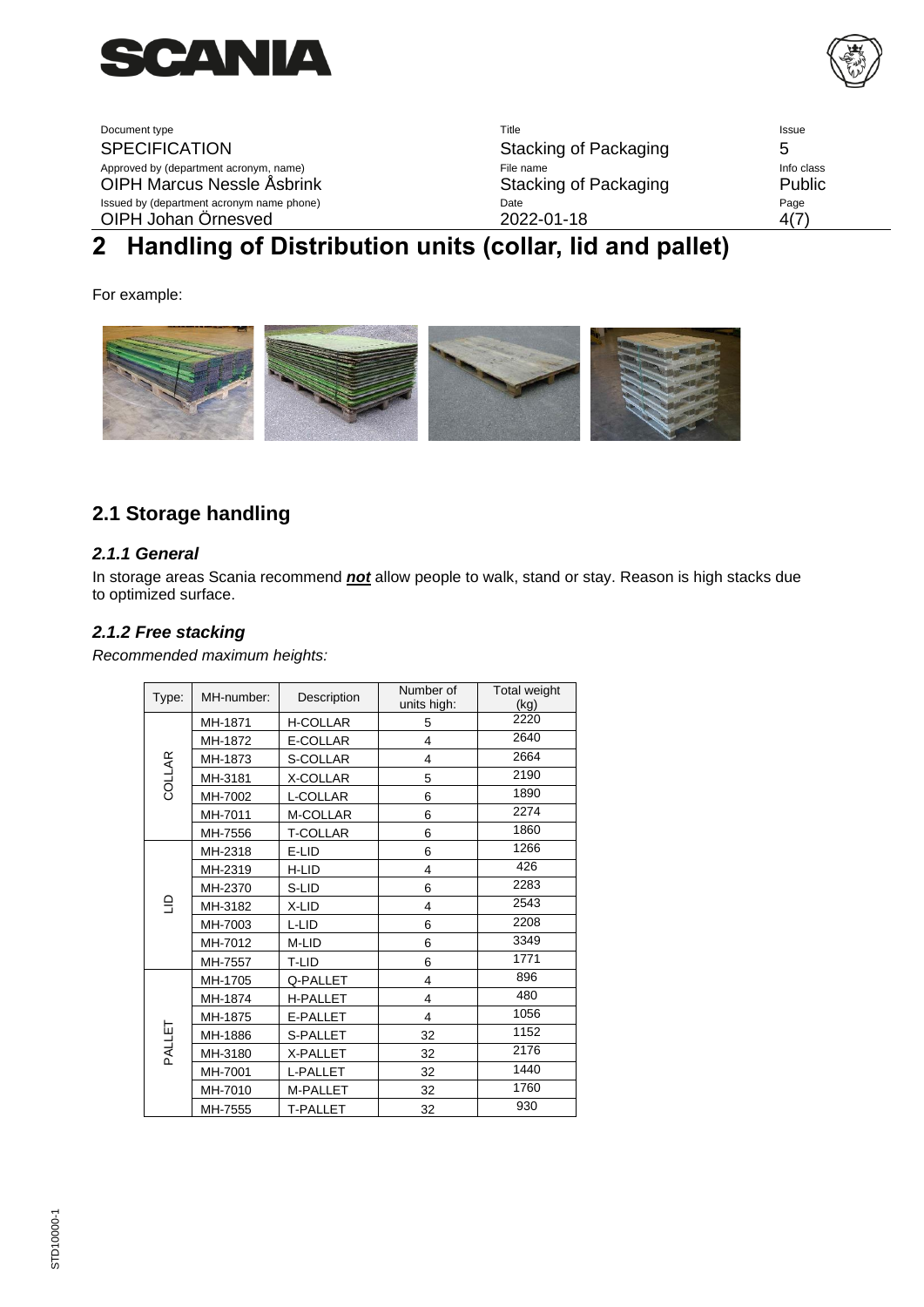



| Document type                             | Title                 | Issue      |
|-------------------------------------------|-----------------------|------------|
| <b>SPECIFICATION</b>                      | Stacking of Packaging |            |
| Approved by (department acronym, name)    | File name             | Info class |
| <b>OIPH Marcus Nessle Asbrink</b>         | Stacking of Packaging | Public     |
| Issued by (department acronym name phone) | Date                  | Page       |
| OIPH Johan Örnesved                       | 2022-01-18            | 5(7)       |

If it is a protected stack the full height can be used, but if it is an unprotected stack it is recommended to use a pyramid stack.



### <span id="page-4-0"></span>**2.2 Handling areas**

#### <span id="page-4-1"></span>*2.2.1 General*

Short time buffer and small stacking during handling of MH-number is recommended according to the table below.

#### <span id="page-4-2"></span>*2.2.2 Stacking*

*Recommended maximum heights:*

| Type:  | MH-number: | Description     | Number of units high: |
|--------|------------|-----------------|-----------------------|
|        | MH-1871    | <b>H-COLLAR</b> | 2                     |
|        | MH-1872    | E-COLLAR        | $\overline{2}$        |
|        | MH-1873    | S-COLLAR        | 2                     |
| COLLAR | MH-3181    | X-COLLAR        | 1                     |
|        | MH-7002    | L-COLLAR        | 1                     |
|        | MH-7011    | M-COLLAR        | 1                     |
|        | MH-7556    | <b>T-COLLAR</b> | 1                     |
|        | MH-2318    | E-LID           | 2                     |
|        | MH-2319    | H-LID           | 2                     |
|        | MH-2370    | S-LID           | 1                     |
| e      | MH-3182    | X-LID           | 1                     |
|        | MH-7003    | L-LID           | 1                     |
|        | MH-7012    | M-LID           | 1                     |
|        | MH-7557    | T-LID           | 1                     |
|        | MH-1705    | Q-PALLET        | 1                     |
|        | MH-1874    | <b>H-PALLET</b> | 1                     |
|        | MH-1875    | E-PALLET        | 1                     |
| PALLET | MH-1886    | S-PALLET        | 5                     |
|        | MH-3180    | X-PALLET        | 5                     |
|        | MH-7001    | L-PALLET        | 5                     |
|        | MH-7010    | M-PALLET        | 5                     |
|        | MH-7555    | <b>T-PALLET</b> | 5                     |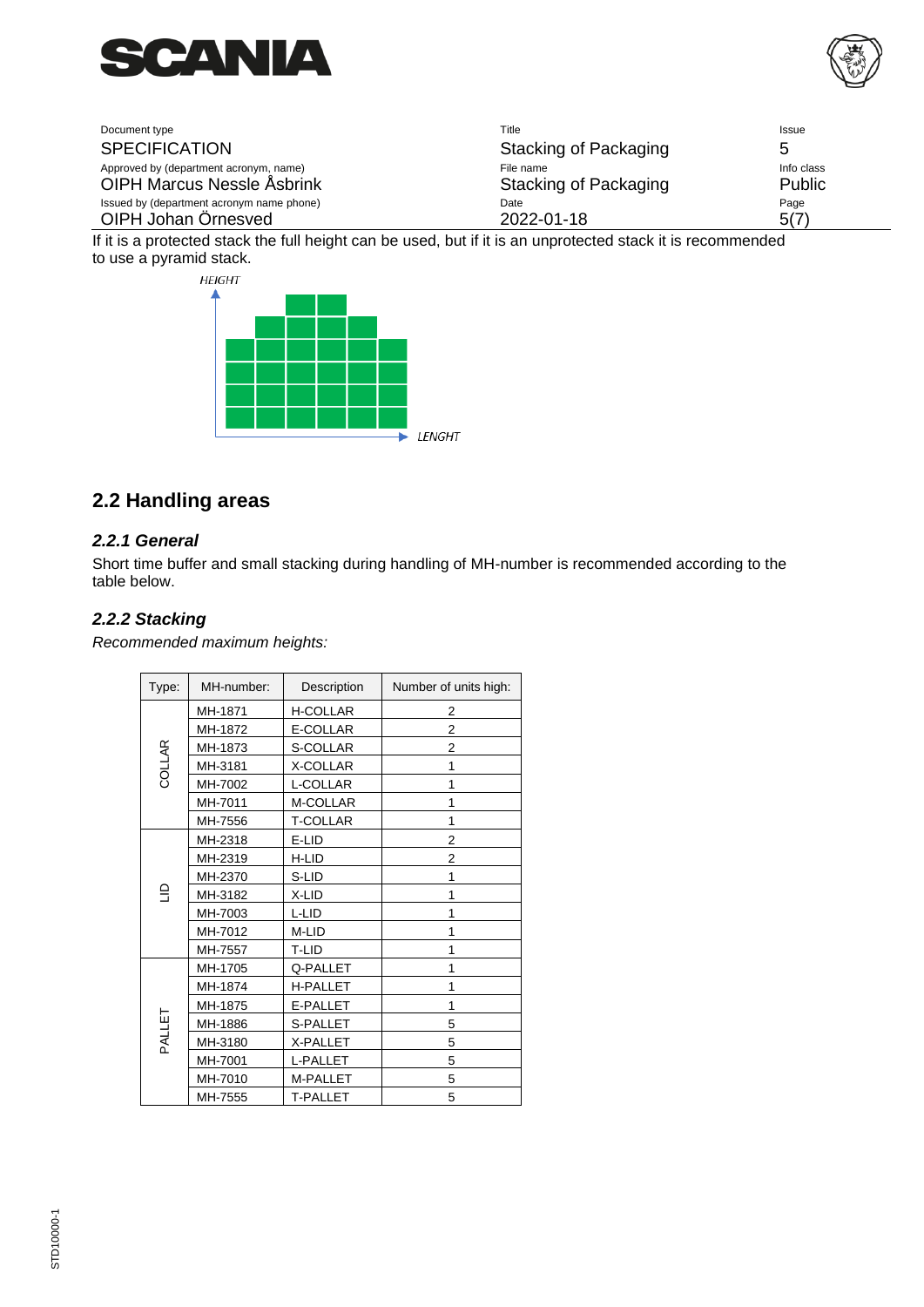



| Document type                             | Title                 | <b>Issue</b> |
|-------------------------------------------|-----------------------|--------------|
| <b>SPECIFICATION</b>                      | Stacking of Packaging | h            |
| Approved by (department acronym, name)    | File name             | Info class   |
| <b>OIPH Marcus Nessle Asbrink</b>         | Stacking of Packaging | Public       |
| Issued by (department acronym name phone) | Date                  | Page         |
| OIPH Johan Örnesved                       | 2022-01-18            | 6(7)         |

### <span id="page-5-0"></span>**2.3 Transport of Distribution unit (collar, lid and pallet)**

All transports with MH-number mention in chapter 2.2.2 is recommended to be *only* two unit high with the exception of following MH-numbers:

| MH-number | Pcs |
|-----------|-----|
| MH-1886   | 16  |
| MH-3180   | 16  |
| MH-7001   | 16  |
| MH-7010   | 16  |
| MH-7555   | 16  |

## <span id="page-5-1"></span>**3 Handling of Distribution units (build-up pallets)**

For example:



## <span id="page-5-2"></span>**3.1 Storage handling**

#### <span id="page-5-3"></span>*3.1.1 General*

In storage areas Scania recommend to **NOT** allow people to walk, stand or stay due to safety reasons and to enable higher stacking for an optimised usage of the surface.

#### <span id="page-5-4"></span>*3.1.2 Free stacking*

*Recommended maximum heights:*

| Type of stack | <b>Protected stack</b> | <b>Unprotected stack</b> |
|---------------|------------------------|--------------------------|
| One collar    | 16                     |                          |
| Two collars   | 10                     |                          |
| Three collars |                        | 3                        |
| Four collars  |                        | 2                        |
| Five collars  |                        |                          |